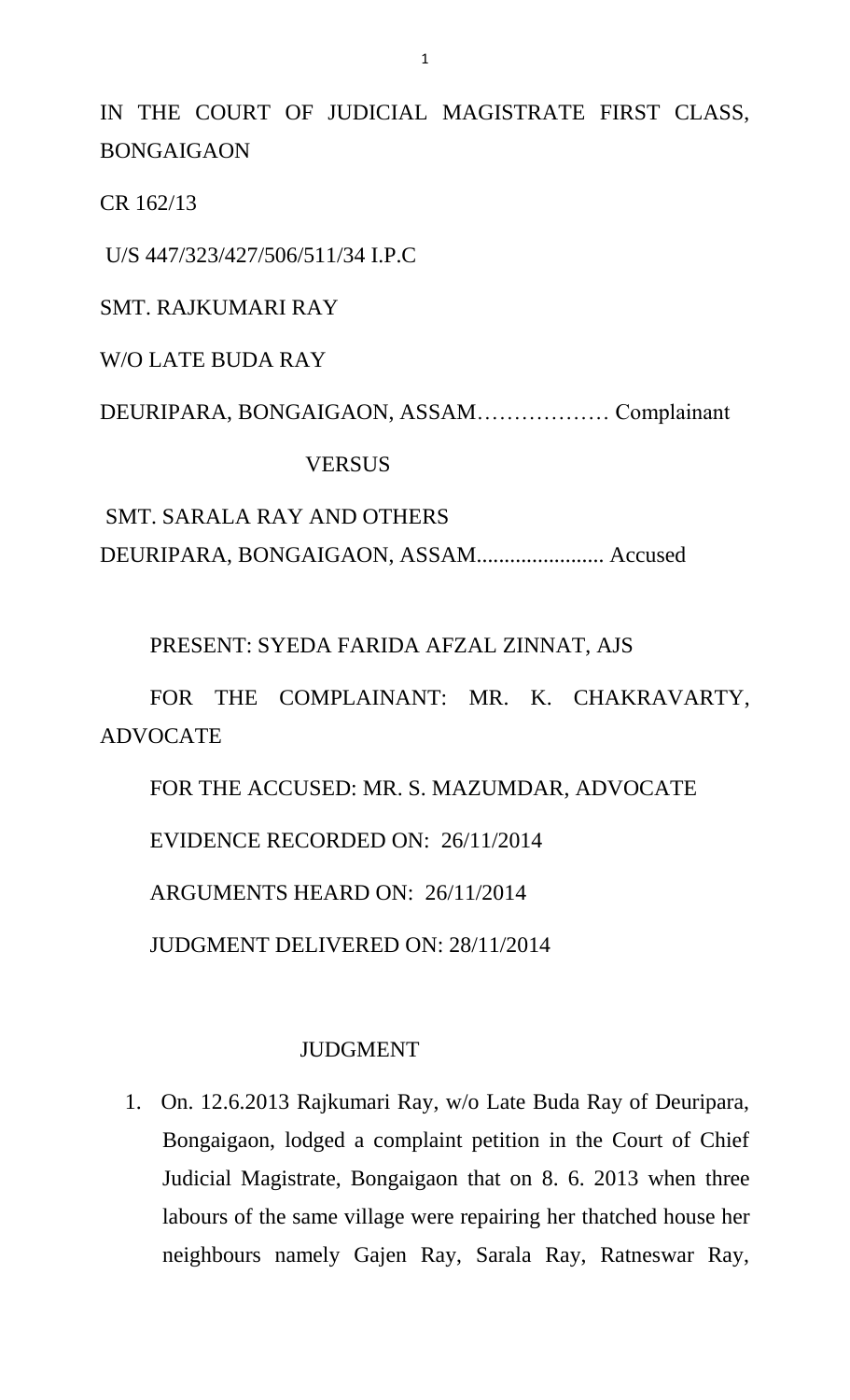Narayan Ray, Sanjay Ray and Soma Ray forcefully entered into her compound and stopped the work and threatened the labours. Thereafter the accused persons damaged the bamboo and caused the complainant to suffer loss of Rs. 3000/- and also assaulted her. It is also stated in the petition that the accused Narayan Ray started pouring kerosene on the house of the complainant but due to intervention of witnesses Bipul Ray and Bina Sarkar they could not set fire to her house. The complainant Rajkumari Ray was examined u/s 200 Cr.P.C and cognizance was taken against the accused persons above named u/s 447/323/427/506/511/34 I.P.C and summonses were issued. Accused person appeared and were allowed bail.

- 2. During trial the complainant examined three witnesses including her. The accused persons were examined u/s 313 Cr.P.C in which they denied all the allegations levelled against them but declined to adduce any evidence. I have heard arguments advanced by learned counsels of both the parties.
- 1) POINTS FOR DETERMINATION: Upon perusal of the case record I have framed the following points to be determined:
- a) Whether the accused persons on 8/6/2013 at about 10.30 am at Pahartoli, Deuripara, in furtherance of their common intention entered into or upon the property in the possession of the complainant with intent to commit an offence and thereby committed an offence punishable u/s 447 I.P.C?
- b) Whether the accused persons on the same date, time and place, in furtherance of their common intention, voluntarily caused injury to the complainant and thereby committed an offence punishable u/s 323 I.P.C?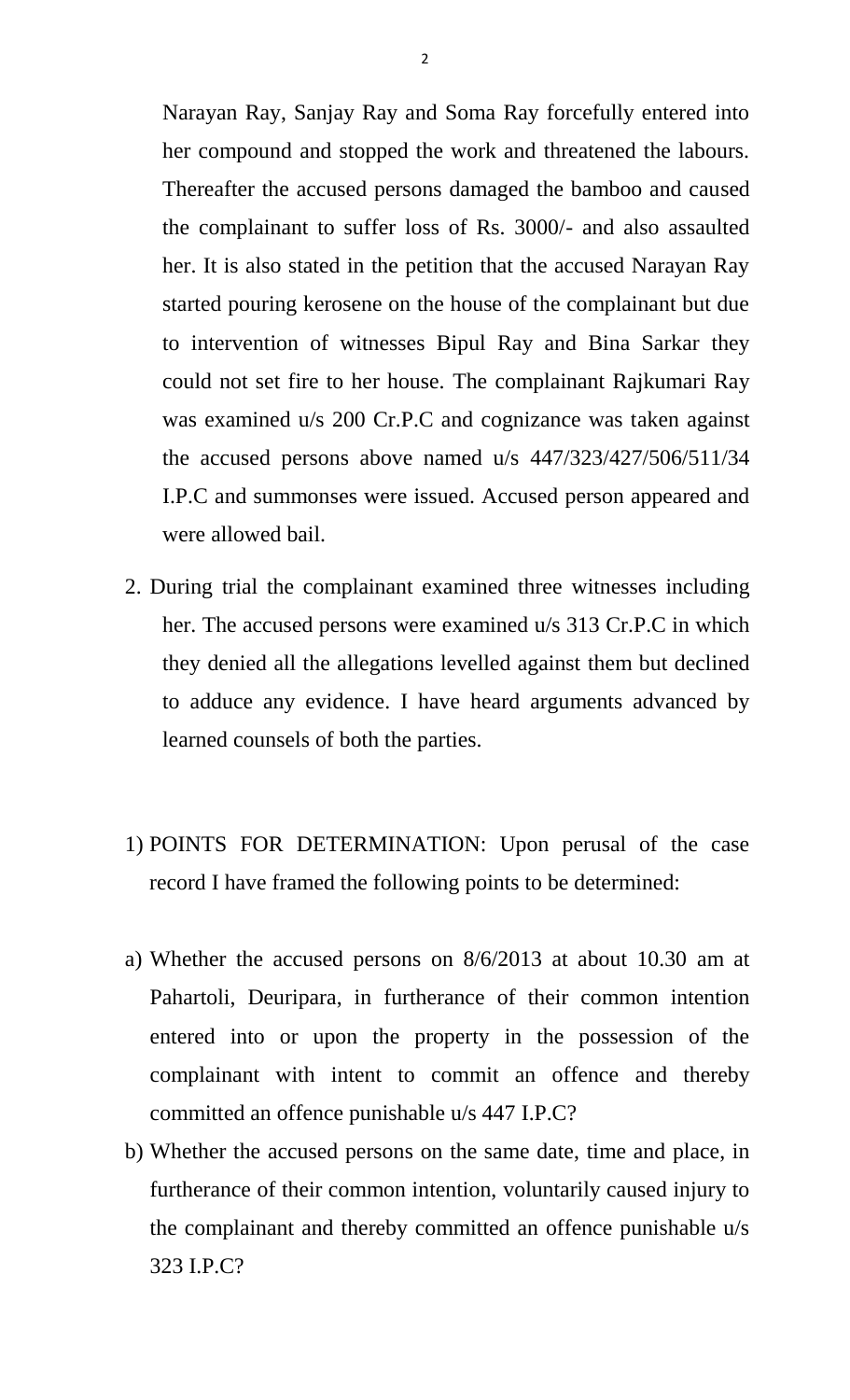- c) Whether the accused person on the same date and time, in furtherance of their common intention caused mischief and thereby caused damage to the amount of Rs. 3000/- and thereby committed an offence punishable under section 427/511 IPC?
- d) Whether the accused persons on the same date, time and place, in furtherance of their common intention, criminally intimidate the complainant and her labours and thereby committed an offence punishable under section 506 IPC?

#### DISCUSSIONS, DECISION AND REASONS:

- 2) PW1 stated during her evidence that she has lodged this case against accused Gajen, Tepra, Lalit, Sanjay, Sarala and Sumitra. That, about a year ago she had employed labours to repair her house. That, the accused persons prevented the labours from working and broke the newly constructed house. According to her she had employed Sarat and Holong as labours. She stated that the accused persons abused her and even now they abuse her. She also stated that she incurred loss amounting to Rs. 3000/-.
- 3) During cross examination PW1 stated that accused persons are the inlaws of her son. She admitted that the land on which she is residing is given to her by the accused persons for marrying their daughter.
- 4) PW2 Holong Ray and PW3 Sarat Ray stated in the same tune that they went to construct a house on the invitation of the son of the complainant and that they constructed the thatched roof but the Gajen did not allow them to erect the roof. Both these PWs admitted that the accused persons did not intimidate them. They also stated that except Sarala and Gajen, the other accused persons were not present at the time of the occurrence.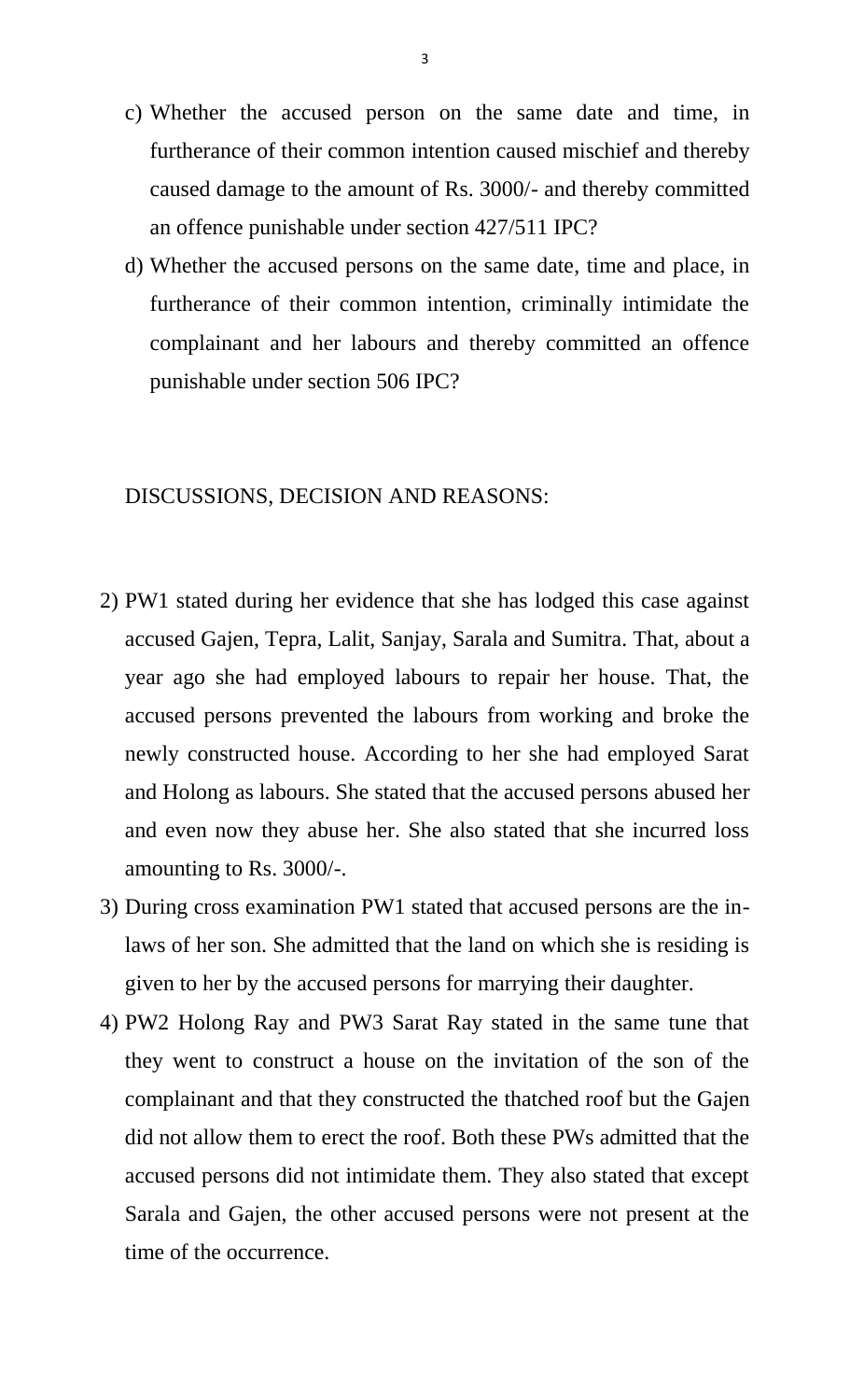- 5) Thus it is seen that the witnesses did not support the evidence of the complainant. According to these two PWs, except Gajen and Sarala, other accused persons were not present at the place and time of occurrence. Therefore, it appears to me that the complaint has been filed only to harass the in-laws of the son of the complainant.
- 6) It is important to note here that the complainant in her examination under section 200 Cr.P.C did not support some of the major contents of her complaint petition. To point a few, she had written in her petition that accusedNarayan Ray poured kerosene on her house and due to intervention of Bipul Ray and Bina Sarkar the accused persons could not set fire to her house. But in her examination under section 200 Cr.P.C. she stated that the accused persons threatened to burn her house. Again in her evidence in chief there is no mention of any such instance of intimidation or instance of trying to set fire on her house. It is found that the complainant herself has not stood by her case. She is not steadfast in her stand and there are serious lacunae in her evidence and complaint petition which renders the prosecution case its weaknesses and these lacunae could not be traversed by the prosecution in order to establish its case. As a result I hold that the accused persons are not guilty and hence they are acquitted.

### ORDER

Accused persons namely Gajen Ray, Sarala Ray, Ratneswar Ray, Narayan Ray, Sanjay RAY AND Soma Ray are hereby acquitted of the offences. Bail bonds are extended to a period of six months. Given under the hand and seal of this Court of this Court on this the 28th day of November 2014.

> Syeda Farida Afzal Zinnat J.M.F.C Bongaigaon